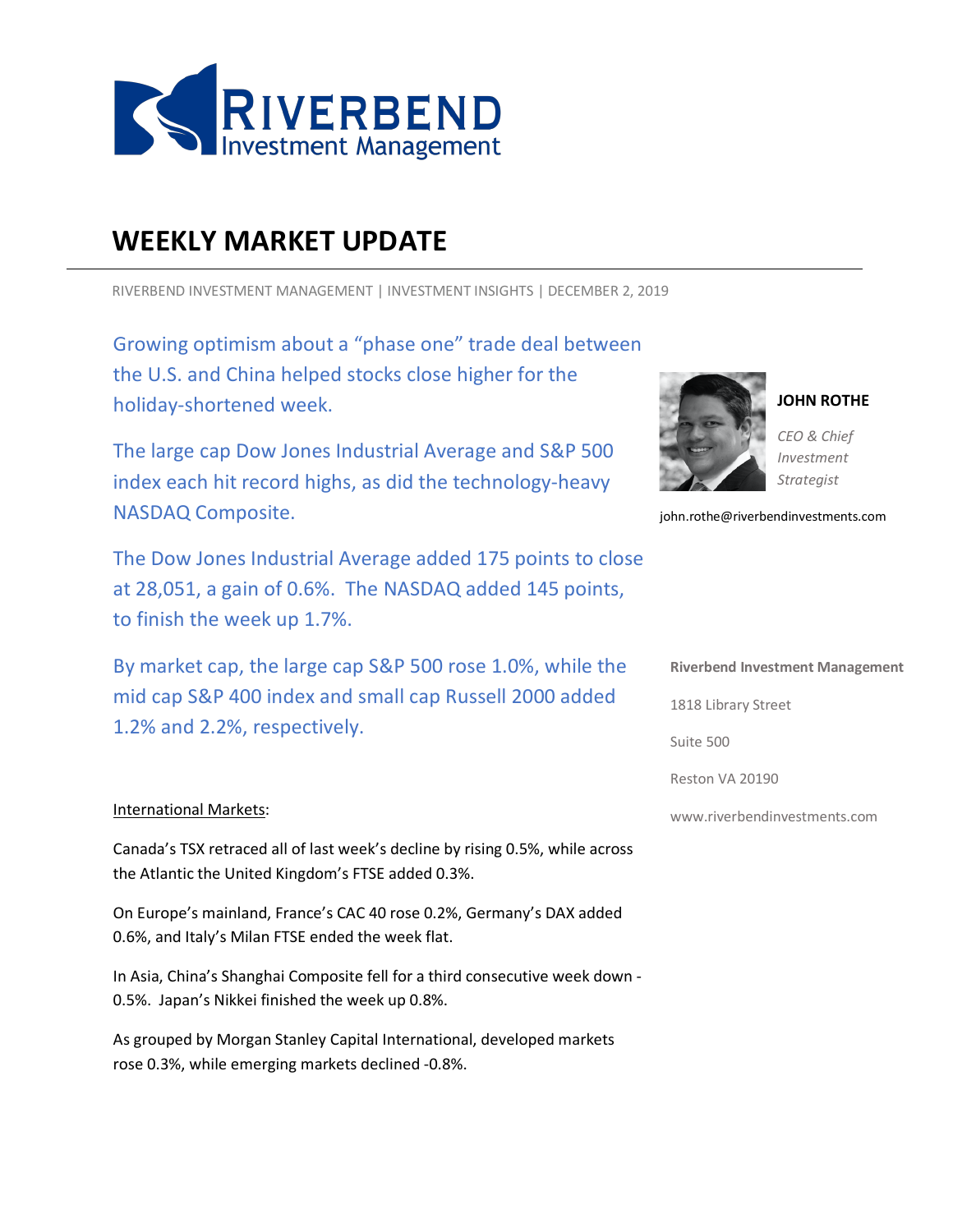# **Commodities**

Precious metals finished the week to the upside, with both Gold and Silver gaining 0.6%.

Gold finished the week at \$1472.70, while Silver closed at \$17.11.

Oil ended the week down -4.5% to \$55.17 per barrel of West Texas Intermediate crude.

Copper, viewed by some analysts as a barometer of world economic health due to its wide variety of industrial uses, gained 0.5% for the week

## **U.S. Economic News**

The number of Americans claiming first-time unemployment benefits fell back to near post-recession lows.

The Labor Department reported initial jobless claims declined by 15,000 to 213,000 last week.

Economists had forecast new claims would total 220,000. **(Figure 1)**

Jobless claims are often volatile during the holiday season so analysts frequently turn to the monthly average of new claims to gauge trends. The 4-week average of new claims fell by 1,900 to 219,750.

Continuing claims, which counts the number of people already collecting benefits, declined by 57,000 to 1.64 million. That number is near its lowest level since the early 1970's.

The Commerce Department reported that sales of newlyconstructed homes decreased 0.7% on a monthly basis in October to a seasonally-



#### **FIGURE 1**

Labor Department reported initial jobless claims declined by 15,000 to 213,000 vs 220,000 forecasted.

adjusted annual rate of 733,000.

Economists had forecast sales would number 705,000.

Notably, this was the first month since 2007 that the annual pace of single-family home sales remained above 700,000 for three consecutive months.

The median sales price for a new home was \$316,700. The government estimated there was a 5.3 month supply of new homes available for sale, down from 5.5 months in September.

Economists generally consider a 6-month supply a "balanced" housing market. Regionally, home sales increased in the West and Midwest, but fell in the Northeast and South.

Home prices continued to rise in September according to the latest home price data. Research firm S&P reported its Case-Shiller metropolitan area home price index rose 0.4% month-over-month, 2.1% higher than the same time last year.

Nationwide, home prices were also up 0.4% in September, and up 3.2% over the past year. Phoenix saw the biggest increase in home prices with a 6% increase from last year followed closely by Charlotte,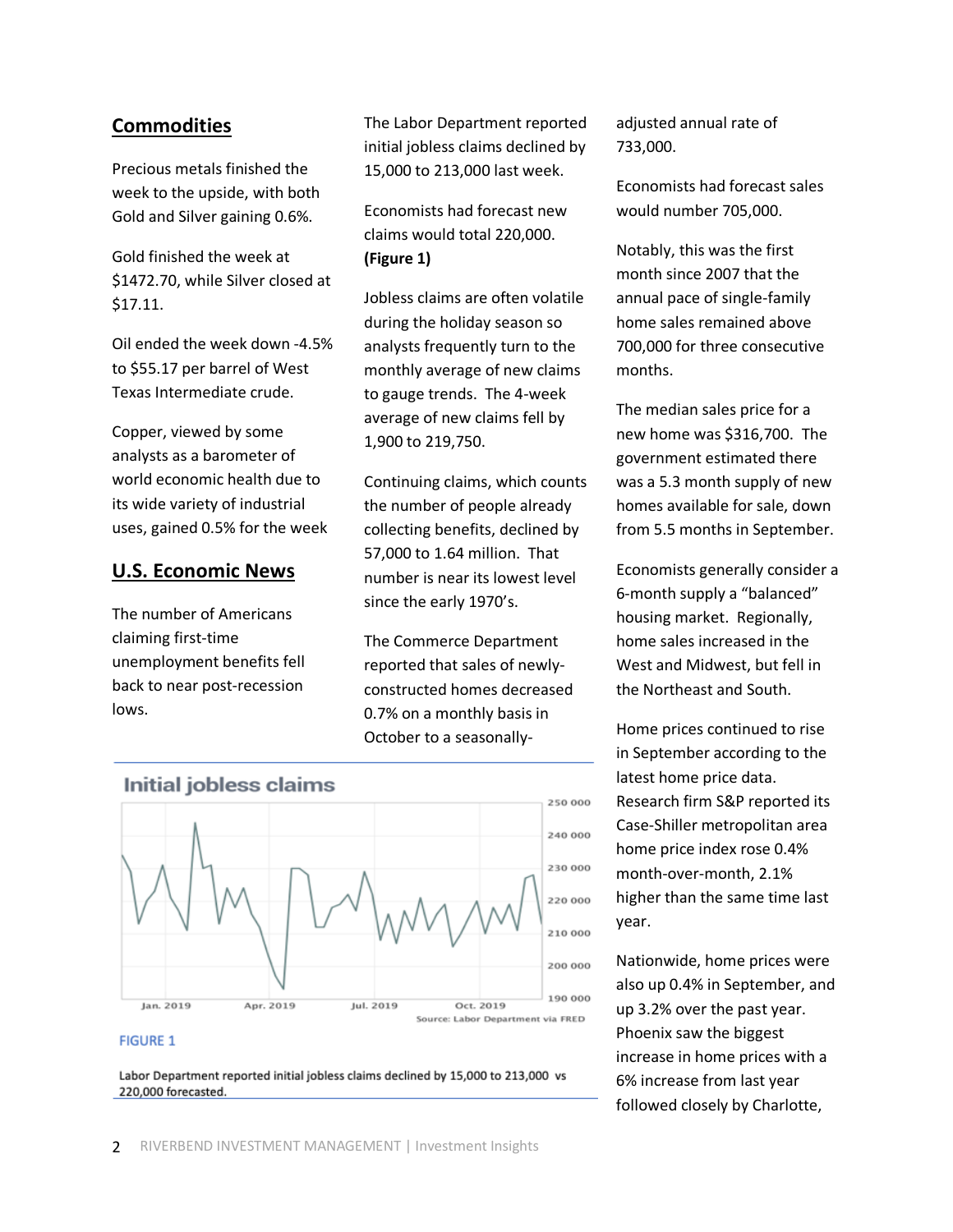North Carolina (up 4.6%) and Tampa, Florida (up 4.5%).

Lynn Fisher, the Federal Housing Finance Agency's senior advisor for economics noted that homes in costlier states like California and New York are now appreciating at rates that are lower than the national average. "*At the same time, out migration from highcost areas is placing upward pressure on home prices in states like Idaho, Utah, Arizona, New Mexico, Vermont and Maine, which all now rank in the top 10 states by appreciation rate*," she wrote.

Confidence among the nation's consumers fell for the fourth consecutive month, as Americans expressed more worries about the U.S. labor market.

The Conference Board reported its consumer confidence index slipped 0.6 point to 125.5.

Economists had expected a reading of 128.2. Just over a year ago, the consumer confidence index hit an 18-year high, but it has steadily fallen in the wake of lingering trade tensions with China. **(Figure 2)**

In the details, the way Americans feel about the economy at the moment dipped slightly, however they



#### **FIGURE 2**

Confidence among the nation's consumers fell for the fourth consecutive month (source: Conference Board, Advisor Perspectives

expect it to improve in the months ahead.

The so-called present situation index dipped to 166.9 from 173. Yet the gauge that looks at expectations six months from now rose to 97.9 from 94.5.

*"Overall, confidence levels are still high and should support solid spending during this holiday season*," said Lynn Franco, director of economic indicators at the privately-run Conference Board.

Despite the lack of confidence reported above by the Conference Board, consumers continued to open their wallets.

Consumer spending rose for the eighth consecutive month in October, a good sign for the holiday shopping season. The Commerce Department reported consumer spending increased 0.3% last month,

exceeding economists' forecasts of a 0.2% increase.

Also in the report, a key measure of inflation increased by just a few ticks. The Personal Consumption Expenditures Index (PCEI), said to be the Federal Reserve's "preferred" inflation gauge, rose 0.2%.

Inflation has been tame over the past year and showed little sign of becoming a problem for the economy. Over the past year, the PCEI showed prices rising at just 1.3% - well below the central bank's 2% target.

Orders for long-lasting goods expected to last at least three years, so-called "durable goods", rose in October, but most of the increase was due to military hardware.

The Commerce Department reported orders for durable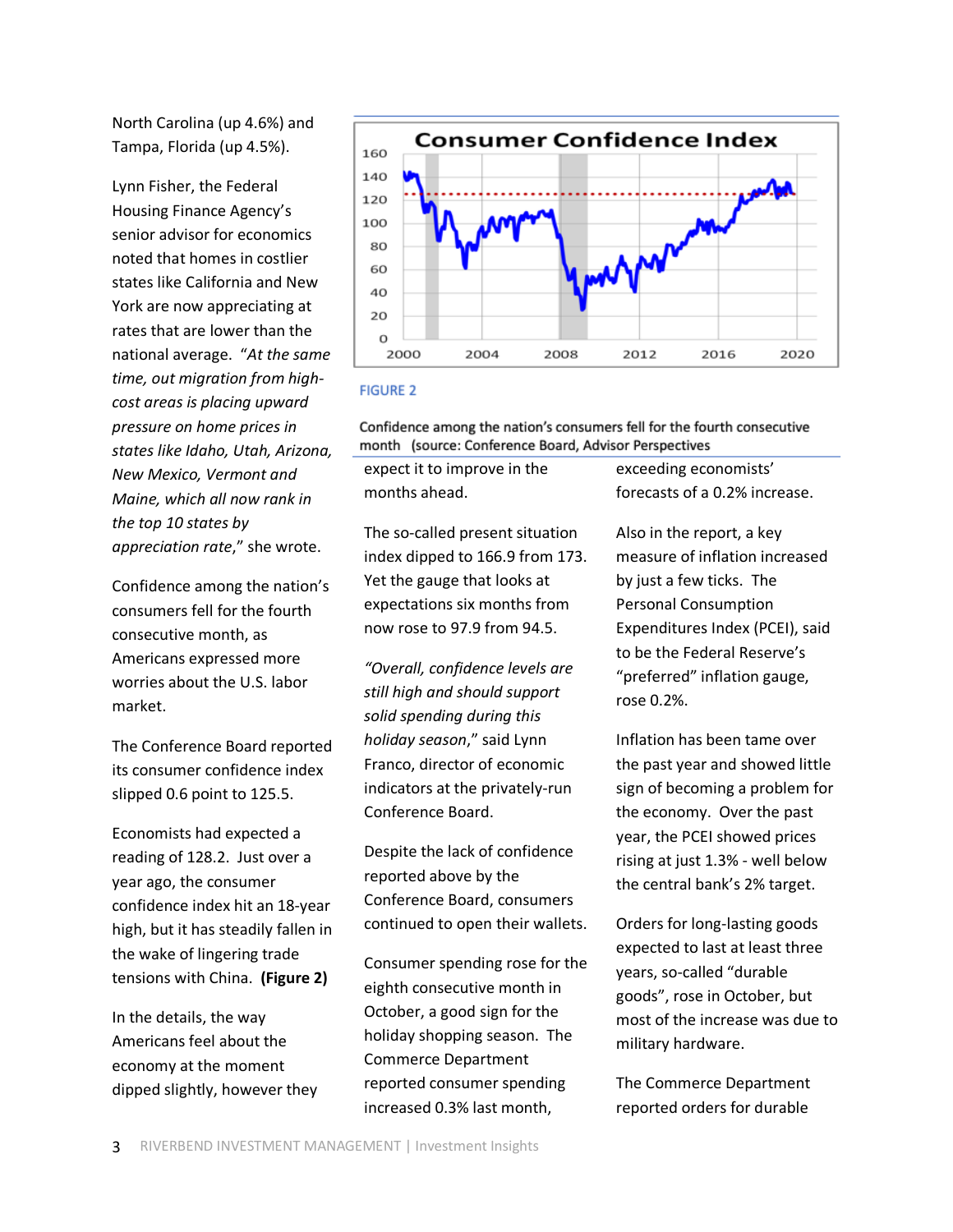goods rose 0.6% last month, with most of the gain coming from defense-related purchases such as jet fighters and ships.

Stripping out military hardware, orders for consumer products barely rose—up just 0.1%.

Economists had forecast a drop of -1.1%. Core orders, which strips out defense spending and commercial aircraft, surged 1.2%--its biggest gain since January. Avery Shenfeld, senior economist at CIBC World Markets stated, "*U.S. durable orders showed a bit more durability than we thought in the face of an auto strike and global growth headwinds*."

The U.S. economy grew at a 2.1% annual pace in the third quarter, a few ticks higher than previously estimated by the Bureau of Economic Analysis (BEA).

GDP was originally estimated to have grown 1.9%. The main driver of growth, consumer spending, remained at 2.9%, however there were upward revisions in inventories and investment in structures.

Exports rose a bit faster at 0.9% while imports advanced 0.8% instead of 0.4% as initially reported.

Most other figures in the BEA report were little changed, including inflation.

# **Technical Indicators**

**Short Term Trend:** Our short term trend indicator remains positive. The indicator ended the week at 31, up from the prior week's 29. **(Figure 3).**

at the start of each quarter – was **positive** entering October, indicating positive prospects for equities in the fourth quarter of 2019.

**Bull/Bear Market Status (aka The Big Picture):** The "big picture" is the months-to-years timeframe – the timeframe in which Cyclical Bulls and Bears



Separately, the Intermediateterm Quarterly Trend Indicator - based on domestic and international stock trend status operate. The U.S. Bull-Bear Indicator is in **Cyclical Bull** territory is at 66.36, up from

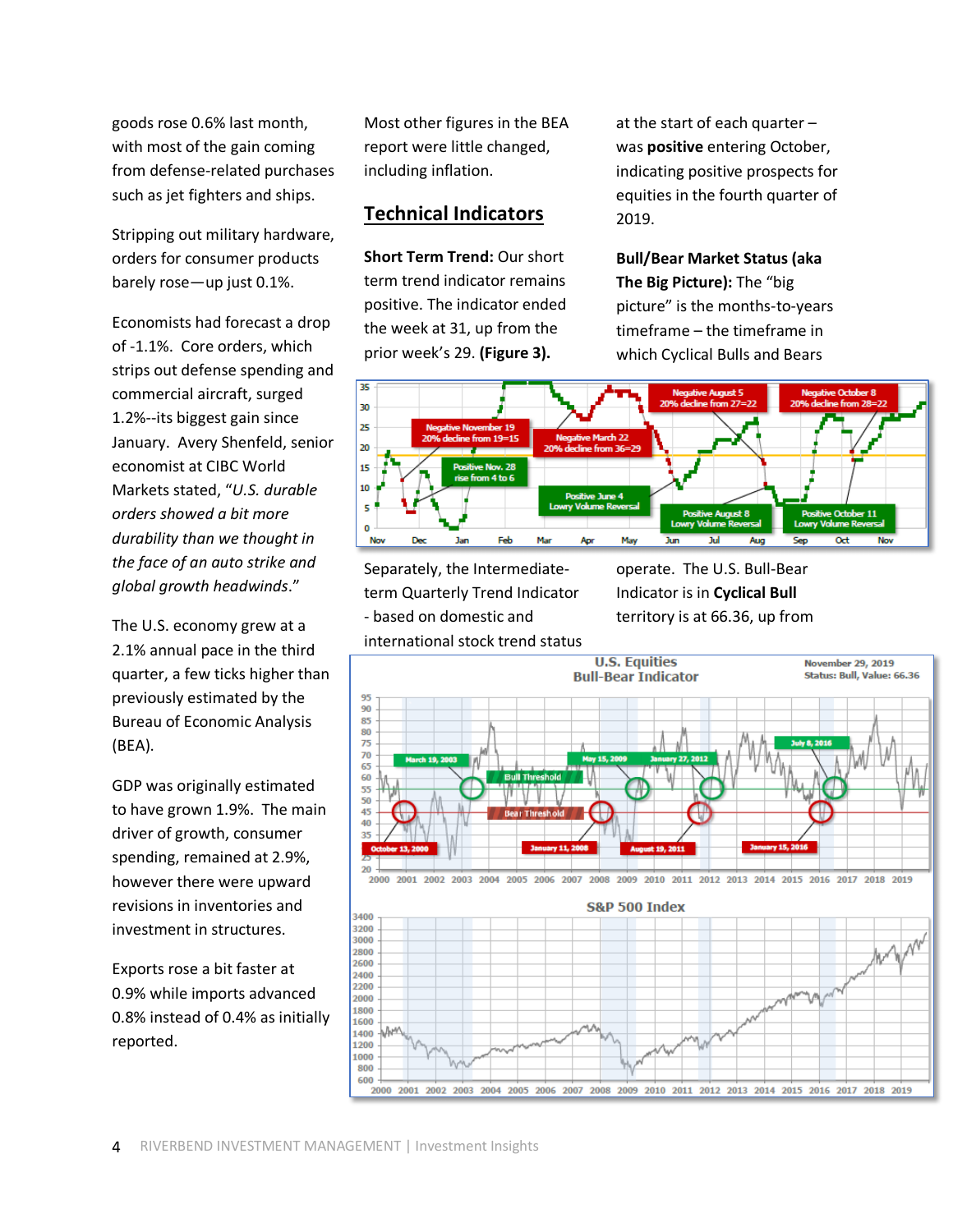the prior week's 64.57. **(Figure 4)**

**U.S. Intermediate-Term Asset Class Rankings** Major Asset Classes Type Rank Week Ago Rank The average Technology 3 Ŧ Ŧ Nasdag 100  $\mathbf 1$  $\overline{2}$  $\overline{2}$ ranking of LargeCap Value  $\mathbf{1}$ 3 3 **Above Average -**Defensive SHUT best for new Financial 3 4 4 positions sectors was Industrial 3 5 6 6 5 LargeCap Blend  $\mathbf{1}$ unchanged at **Dow 30** 1  $\overline{7}$  $\overline{7}$ 15.50, and the **US Mkt Avg** Russell 3000 Index 8 8 average ranking LargeCap Growth  $\mathbf{1}$ ۰ Q of the Offensive 10 Healthcare 3 15 DIME sectors Developed Int'l Markets  $\overline{z}$ 11 10 was likewise Consumer Non-Cyclical 3  $12$ 11  $\mathbf{1}$ 13  $13$ SmallCap Value unchanged at 283  $21$ **Real Estate** 14 16.50. MidCap Value 15  $\mathbf{1}$ 14 **Utilities** 3 16  $12$  $17$ 16 **Consumer Cyclical** 3 The Defensive **Below Average** MidCap Blend  $\mathbf{1}$ 18  $17$ SHUT sectors **Basic Materials** 283 19 18 are ranked just a MidCap Growth 20 19  $\mathbf{I}$ SmallCap Blend  $\mathbf{I}$ 21 20 single point  $\mathbf 1$ 22 23 SmallCap Growth above the 23 22 **Emerging Markets**  $\overline{2}$ Offensive DIME 24  $24$ 3 Telecom 3 25 26 sectors. Energy 26 25 CASH (1-3 mo T-Bills)

*Note: these are* 

*"ranks", not "scores", so smaller numbers are higher ranks and larger numbers are lower ranks.* 

> The ranking relationship (shown in **Fig. 5**) between the defensive **SHUT** ("S"=Staples [a.k.a. consumer non-cyclical], "H"=Healthcare, "U"=Utilities and "T"=Telecom) and the offensive **DIME** sectors ("D"=Discretionary [a.k.a. Consumer Cyclical], "I"=Industrial, "M"=Materials, "E"=Energy), is one way to gauge institutional investor sentiment in the market.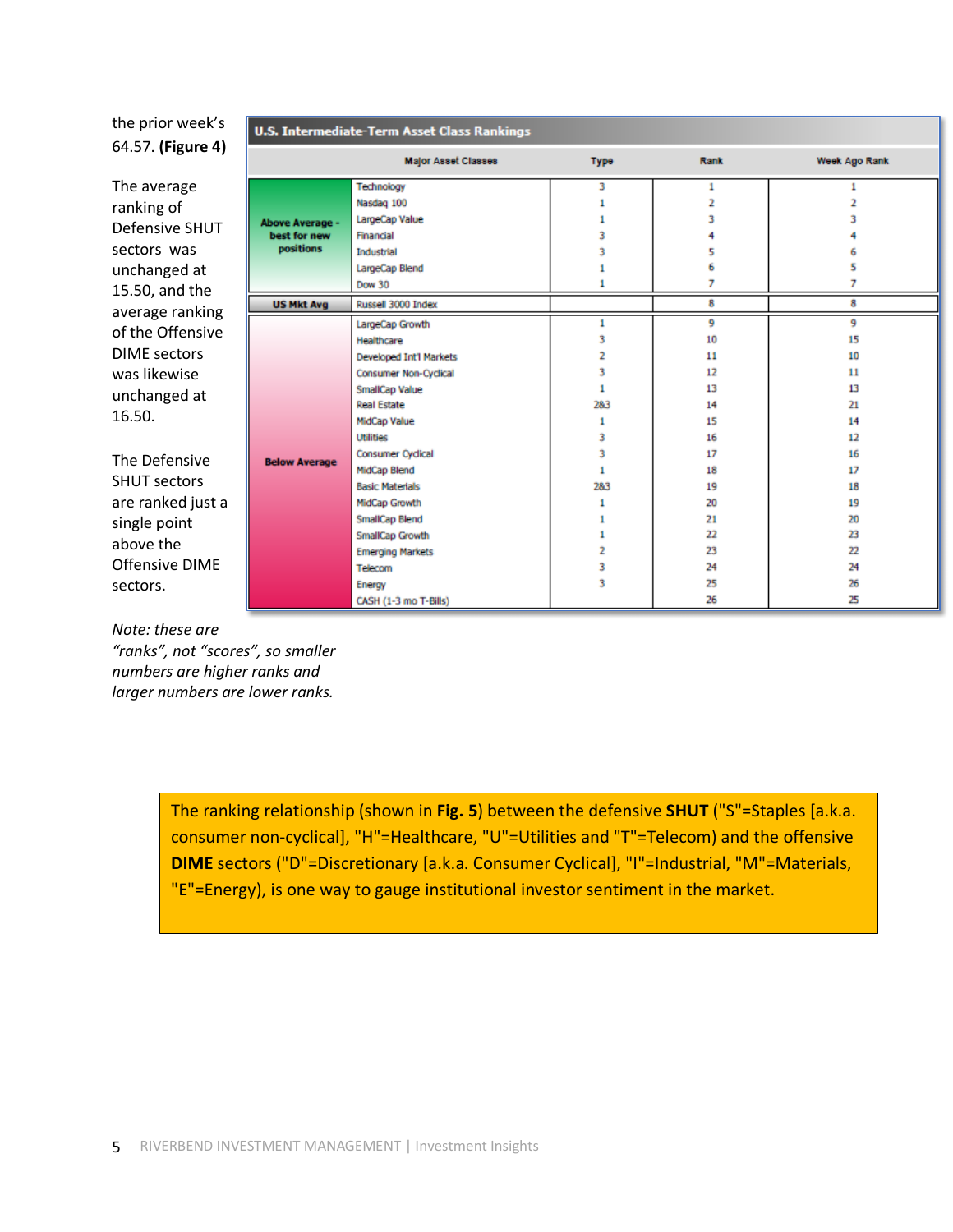# **Interesting Chart of The Week**

Bernie Sanders and Elizabeth Warren want to take wealth away from rich corporate tycoons.

#### But wait!

Top entertainers and other celebrities make even more than corporate tycoons.

Taylor Swift makes much more than even the most outrageously paid CEO – some \$170 million in 2016, followed by the band One Direction and various athletes, authors, and TV personalities in that year.



Technologies are roughly tied at over *\$1.7 billion* (that's billion with a b) just for the single year 2016 (the last year for which complete information is available). This graphic, courtesy of Institutional

Investor magazine, shows the

stunning comparisons.

But wait!

Unknown to most Americans, the top earners by far (and it's not even close) are the publicityshy handful of hedge fund managers at the very top of that category.

Ken Griffin at Citadel and James Simons at Renaissance